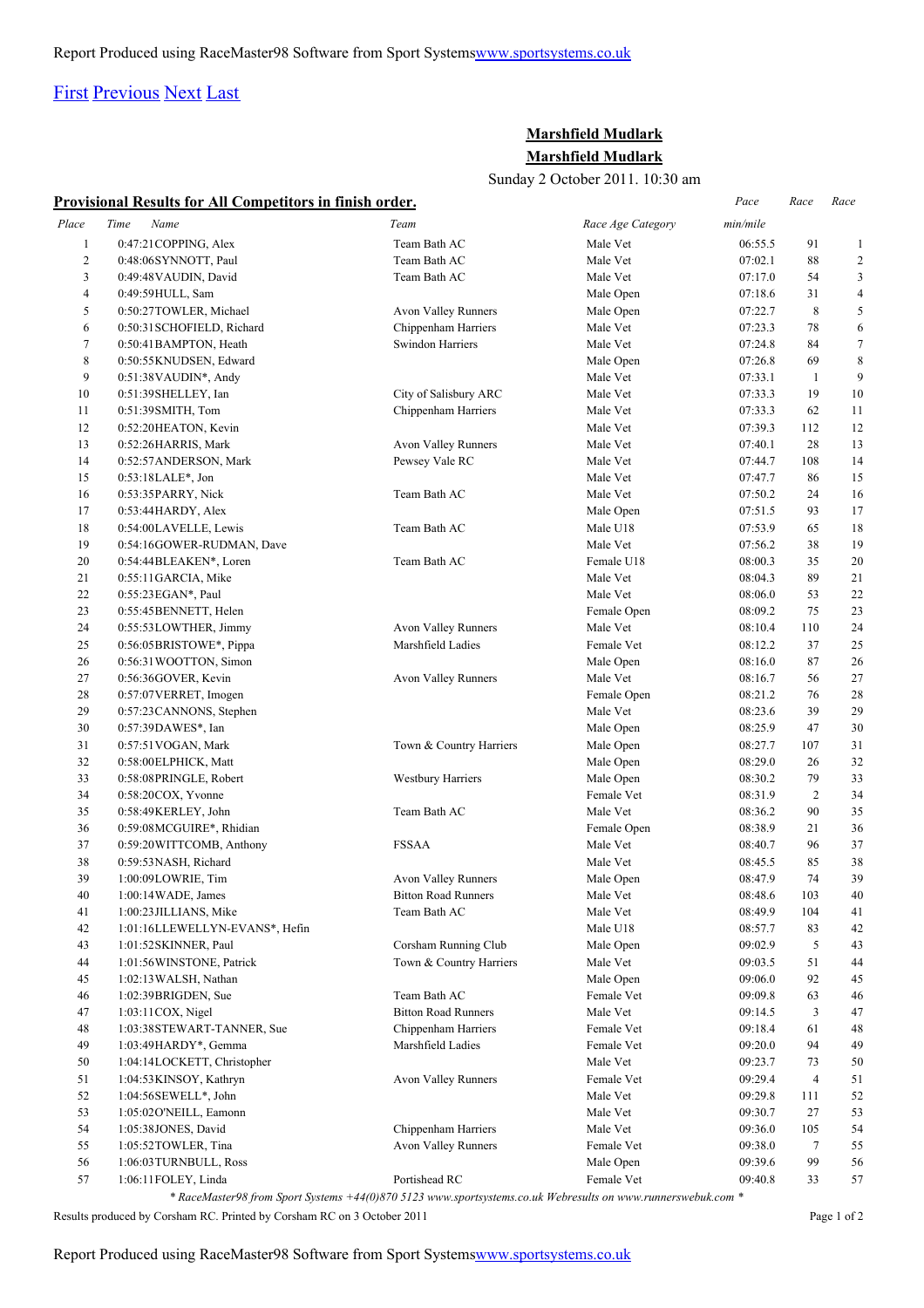# [First](http://www.corshamrunningclub.co.uk/Mudlark/Results/2011/Mudlark Results.html) [Previous](http://www.corshamrunningclub.co.uk/Mudlark/Results/2011/Mudlark Results.html) [Next](http://www.corshamrunningclub.co.uk/Mudlark/Results/2011/Mudlark ResultsPage2.html#) [Last](http://www.corshamrunningclub.co.uk/Mudlark/Results/2011/Mudlark ResultsPage2.html#)

### Marshfield Mudlark, Marshfield Mudlark - Sunday 2 October 2011. 10:30 am

|       | Provisional Results for All Competitors in finish order. |                          |                   | Pace     | Race | Race |
|-------|----------------------------------------------------------|--------------------------|-------------------|----------|------|------|
| Place | Time<br>Name                                             | Team                     | Race Age Category | min/mile |      |      |
| 58    | 1:06:18 MARTIN, Michael                                  | Portishead RC            | Male Vet          | 09:41.8  | 70   | 58   |
| 59    | 1:06:27 SAVORY, Nigel                                    | Team Bath AC             | Male Vet          | 09:43.1  | 80   | 59   |
| 60    | 1:06:29 GREEN*, Desmond                                  |                          | Male Vet          | 09:43.4  | 59   | 60   |
| 61    | 1:06:40 ALBON-CROUCH*, Tony                              |                          | Male Vet          | 09:45.0  | 41   | 61   |
| 62    | 1:06:48 SAVORY, Mandy                                    | Team Bath AC             | Female Vet        | 09:46.2  | 81   | 62   |
| 63    | 1:06:52 MORGAN, Gemma                                    |                          | Female Open       | 09:46.8  | 98   | 63   |
| 64    | 1:06:53 SNELL*, Graham                                   |                          | Male Vet          | 09:46.9  | 95   | 64   |
| 65    | 1:07:02 COLBOURNE, George                                | <b>FRYS CLUB JOGGERS</b> | Male Vet          | 09:48.3  | 16   | 65   |
| 66    | 1:07:50 COOK, Robert                                     |                          | Male Vet          | 09:55.3  | 102  | 66   |
| 67    | 1:08:12 NETHERCOTT, James                                |                          | Male Open         | 09:58.5  | 10   | 67   |
| 68    | 1:08:51 HOBBS, Roland                                    | Dursley AC               | Male Vet          | 10:04.2  | 71   | 68   |
| 69    | 1:09:02 BUXTON, Louise                                   | Team Bath AC             | Female Vet        | 10:05.8  | 77   | 69   |
| 70    | 1:09:17 KEARSEY, Debbie                                  |                          | Female Vet        | 10:08.0  | 50   | 70   |
| 71    | 1:09:25 NAWOSIELSKI, Mark                                |                          | Male Open         | 10:09.2  | 67   | 71   |
| 72    | 1:09:48 MIDDLETON, Kay                                   | Avon Valley Runners      | Female Vet        | 10:12.5  | 55   | 72   |
| 73    | $1:10:05$ KING, Helen                                    | Town & Country Harriers  | Female Vet        | 10:15.0  | 101  | 73   |
| 74    | 1:11:24 GARY, Tom                                        |                          | Male Open         | 10:26.6  | 18   | 74   |
| 75    | 1:12:28 BOYCE, Andrew                                    | Team Bath AC             | Male Open         | 10:35.9  | 15   | 75   |
| 76    | 1:12:34 PETTEMERIDES, Helen                              | Team Bath AC             | Female Open       | 10:36.8  | 14   | 76   |
| 77    | 1:12:36 FORD, Mike                                       |                          | Male Open         | 10:37.1  | 43   | 77   |
| 78    | 1:12:37 MITCHELL, Nick                                   |                          | Male Open         | 10:37.3  | 17   | 78   |
| 79    | 1:12:42 LISTER, Robert                                   | Pewsey Vale RC           | Male Vet          | 10:38.0  | 109  | 79   |
| 80    | $1:13:10$ LOWE, Jeremy                                   |                          | Male Vet          | 10:42.1  | 52   | 80   |
| 81    | 1:13:51 DEVENISH, Malcolm                                | Avon Valley Runners      | Male Vet          | 10:48.1  | 106  | 81   |
| 82    | 1:13:53 HACKETT, Robyn                                   |                          | Female Vet        | 10:48.4  | 25   | 82   |
| 83    | 1:14:05 BRITTEN, Dwight                                  |                          | Male Open         | 10:50.1  | 68   | 83   |
| 84    | 1:14:09 TANCOCK, Andy                                    | Clevedon                 | Male Vet          | 10:50.7  | 97   | 84   |
| 85    | 1:14:23 AIKEN*, Bill                                     |                          | Male Vet          | 10:52.8  | 11   | 85   |
| 86    | $1:14:25$ KING, Jayne                                    | Town & Country Harriers  | Female Vet        | 10:53.1  | 49   | 86   |
| 87    | 1:15:00 COLLINS, Kimberley                               |                          | Female Open       | 10:58.2  | 44   | 87   |
| 88    | 1:15:29 ROBERTSON, Dorothy                               |                          | Female Vet        | 11:02.4  | 42   | 88   |
| 89    | $1:16:23$ BOWLER*, Kate                                  | Marshfield Ladies        | Female Vet        | 11:10.3  | 113  | 89   |
| 90    | 1:18:03 EDENBROW, Amber                                  |                          | Female Open       | 11:25.0  | 22   | 90   |
| 91    | 1:18:05 KNOWLES, Gavin                                   |                          | Male Open         | 11:25.2  | 23   | 91   |
| 92    | 1:18:06 LAIRD, Liz                                       | Chippenham Harriers      | Female Vet        | 11:25.4  | 13   | 92   |
| 93    | 1:19:03 REED, David                                      | <b>UKNEV</b> runners     | Male Vet          | 11:33.7  | 82   | 93   |
| 94    | 1:19:04 PAINE, Helen                                     |                          | Female Open       | 11:33.9  | 20   | 94   |
| 95    | 1:19:53 GREEN*, Jennifer                                 |                          | Female Vet        | 11:41.0  | 58   | 95   |
| 96    | 1:19:55 SEDGEMORE*, Eddie                                |                          | Male Vet          | 11:41.3  | 60   | 96   |
| 97    | 1:20:22 MESSER, Brian                                    |                          | Male Vet          | 11:45.3  | 57   | 97   |
| 98    | 1:20:47 JIWA, Lucy                                       |                          | Female Vet        | 11:48.9  | 6    | 98   |
| 99    | 1:21:54 FLOOD, Kirstie                                   |                          | Female Vet        | 11:58.7  | 48   | 99   |
| 100   | 1:21:56 BRIGDEN, Ray                                     | Team Bath AC             | Male Vet          | 11:59.0  | 64   | 100  |
| 101   | $1:24:16$ HIAM*, Jo                                      | Marshfield Ladies        | Female Vet        | 12:19.5  | 36   | 101  |
| 102   | 1:26:51 MORRIS, Steven                                   |                          | Male Vet          | 12:42.2  | 32   | 102  |
| 103   | 1:26:52 BENNETT, Amanda                                  |                          | Female Vet        | 12:42.3  | 100  | 103  |
| 104   | 1:30:55 PEKSA, Nicolas                                   | Sandhurst Joggers        | Male Open         | 13:17.9  | 66   | 104  |
| 105   | 1:32:35 COOPER*, Rachel                                  | Marshfield Ladies        | Female Vet        | 13:32.5  | 40   | 105  |

There were 105 finishers in the All Competitors category.